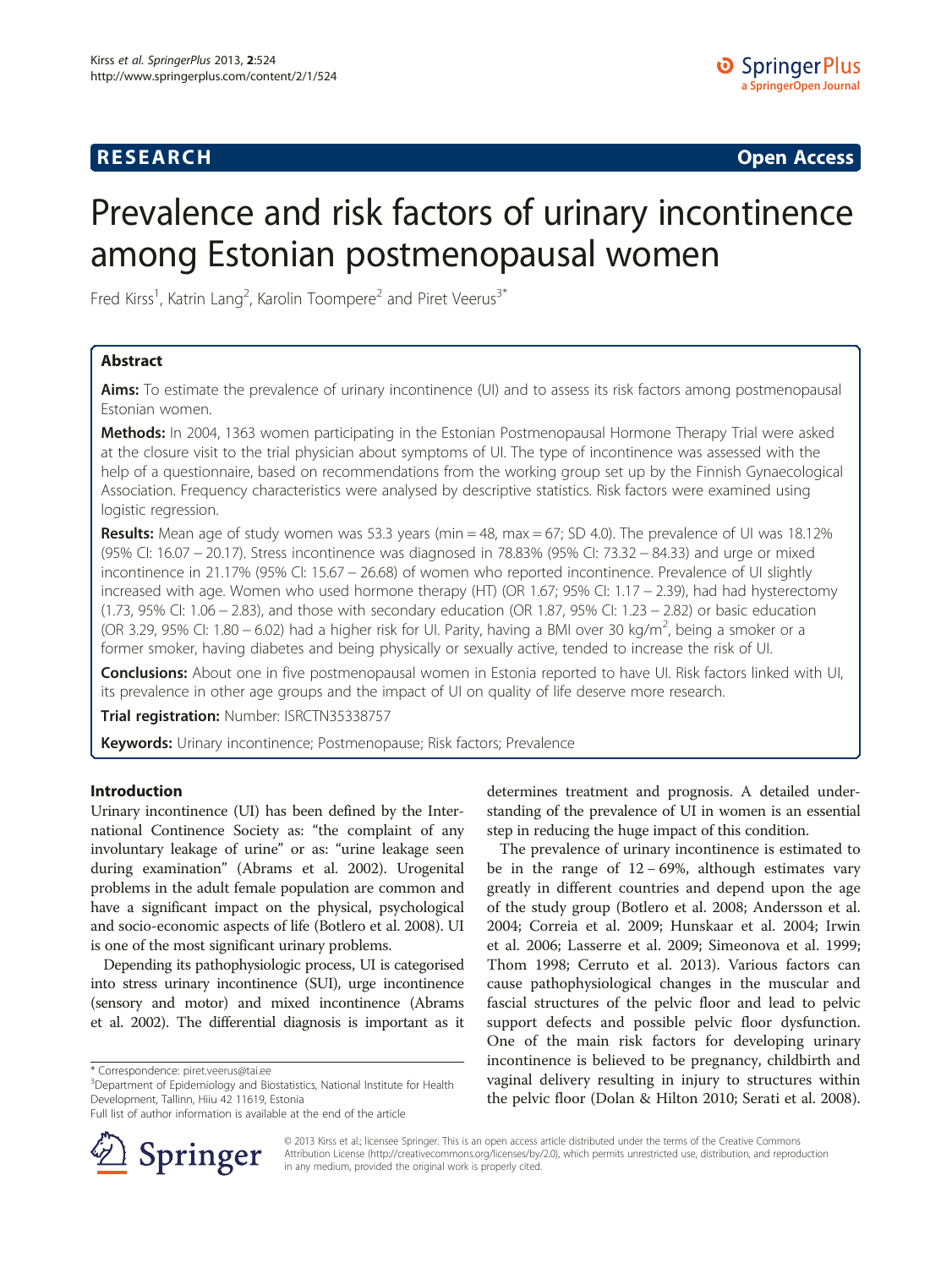The relationship between trauma during vaginal delivery and incontinence, however, is not finally understood. Some population–based studies show an association between parity and urinary incontinence, others not.

The prevalence of SUI has been reported to increase at menopause and at menopausal age, and is more common in women than men, implicating menopause (Correia et al. [2009](#page-5-0); Irwin et al. [2006;](#page-5-0) Iosif et al. [1981;](#page-5-0) Tinelli et al. [2010\)](#page-5-0). In Estonia the average age at menopause is 50.3 years (Kirss et al. [2006\)](#page-5-0).

Most epidemiological studies have shown clear association between urinary incontinence and obesity and certain medical comorbidities, particularly diabetes and stroke (Correia et al. [2009](#page-5-0); Irwin et al. [2006;](#page-5-0) Dolan & Hilton [2010;](#page-5-0) Menezes et al. [2010](#page-5-0)). The association between incontinence and other factors/conditions is less clear. There is conflicting data about the potential roles of education, hysterectomy, constipation, and smoking in the development of incontinence (Correia et al. [2009](#page-5-0); Irwin et al. [2006](#page-5-0); Serati et al. [2008](#page-5-0); Menezes et al. [2010](#page-5-0); Rortveit et al. [2001;](#page-5-0) Waetjen et al. [2007](#page-6-0)).

The aim of this study was to estimate the prevalence (total and by type) and risk factors of UI in the Estonian postmenopausal female population. There are no earlier data available about the prevalence of urinary incontinence in Estonia.

## Methods

We used the data from Estonian Postmenopausal Hormone Therapy Trial. The trial was a long–term preventive trial of hormone therapy among healthy postmenopausal women during 1999–2004. Women were recruited into the trial by the means of a questionnaire which was mailed to 39713 postmenopausal women aged 50 to 64 and living in Tallinn (the capital of Estonia), Tartu, and in two counties surrounding these towns together with an information leaflet describing the trial and asking about their health status and willingness to participate in a postmenopausal hormone therapy trial. Potentially eligible 4295 women were randomised into four trial arms: 1) blind hormone therapy arm, 2) blind placebo arm, 3) non-blind hormone therapy arm, 4) non-treatment arm. Randomisation occurred before mailing the invitation to the recruitment visit in order to study the impact of blinding on recruitment. Randomised women were mailed an invitation to the recruitment visit, indicating whether they had been randomised to the blind or the non-blind sub-trial. As a result, altogether 1823 participants were recruited at three clinical centers between January 1999 and December 2001. Details of the trial design, randomisation, eligibility criteria, recruitment, and clinical follow-up of participants are described elsewhere (Veerus et al. [2006](#page-5-0)). Trial treatment was gradually stopped by May 2004, and closure visits took place from January 2004 to May 2004.

The mean duration of trial treatment was 3.6 years. Participants were followed by annual medical check-ups, annually mailed questionnaires and annual linkages to health registries. The trial design was approved by the Tallinn Medical Research Ethics Committee, Estonia and by the Ethics Committee of the University Clinic of Tampere, Finland. All participants signed written informed consent.

The main aims of the EPHT Trial were to study the effect of postmenopausal hormone therapy on the risk of cancer, cardiovascular diseases and bone fractures and the related use of health services, and quality of life. Approximately half of the trial women in the HT arms took more than 80% of allocated trial treatment during the last trial year. (Vorobjov et al. [2005](#page-6-0)) We analysed the prevalence of UI among postmenopausal women using the data from the closure visit of the EPHT Trial.

Participants of the current study were all 1363 women (74.8% of trial participants) who attended the closure visit to the trial doctor in 2004 when trial treatment was stopped. During the interview with the trial participants, the trial physicians filled in a questionnaire which included questions about health outcomes (whether the woman had been diagnosed with cancer, thrombosis, myocardial infarction, stroke, or diabetes), gynaecological operations, and a question asking if they had urinary leakage of any type. The 247 (18.12%) women who said that they had urinary leakage of any type had to answer ten more questions to specify the type of incontinence.

The questionnaire (Table [1](#page-2-0)) was based on recommendations from the working group set up by the Finnish Gynaecological Association (Mäkinen et al. [1992](#page-5-0)). If the score was less than or equal to 8, stress-incontinence was diagnosed. If the score was above 8, urge or mixed incontinence was diagnosed.

Quality of life was not assessed at the closure visit. Information about physical activity in the preceding 3 months, sexual intercourse in preceding 12 months, smoking, and other background information was obtained from the last annual questionnaire, sent by mail. The response rate to the final questionnaire was 81% (Veerus et al. [2008\)](#page-6-0).

## Data analysis

Frequency characteristics were analysed by descriptive statistics. Risk factors were estimated by calculating crude and adjusted odds ratios (by means of logistic regression). A two-sided p value of 0.05 was considered to indicate statistical significance. Missing values in the UI questionnaire were imputed by multiple imputation using binary and ordered logistic regression. The Stata 9.2 software was used.

## Results

The mean age of women attending the closure visit and responding to the questionnaire was 53.3 years (min = 48,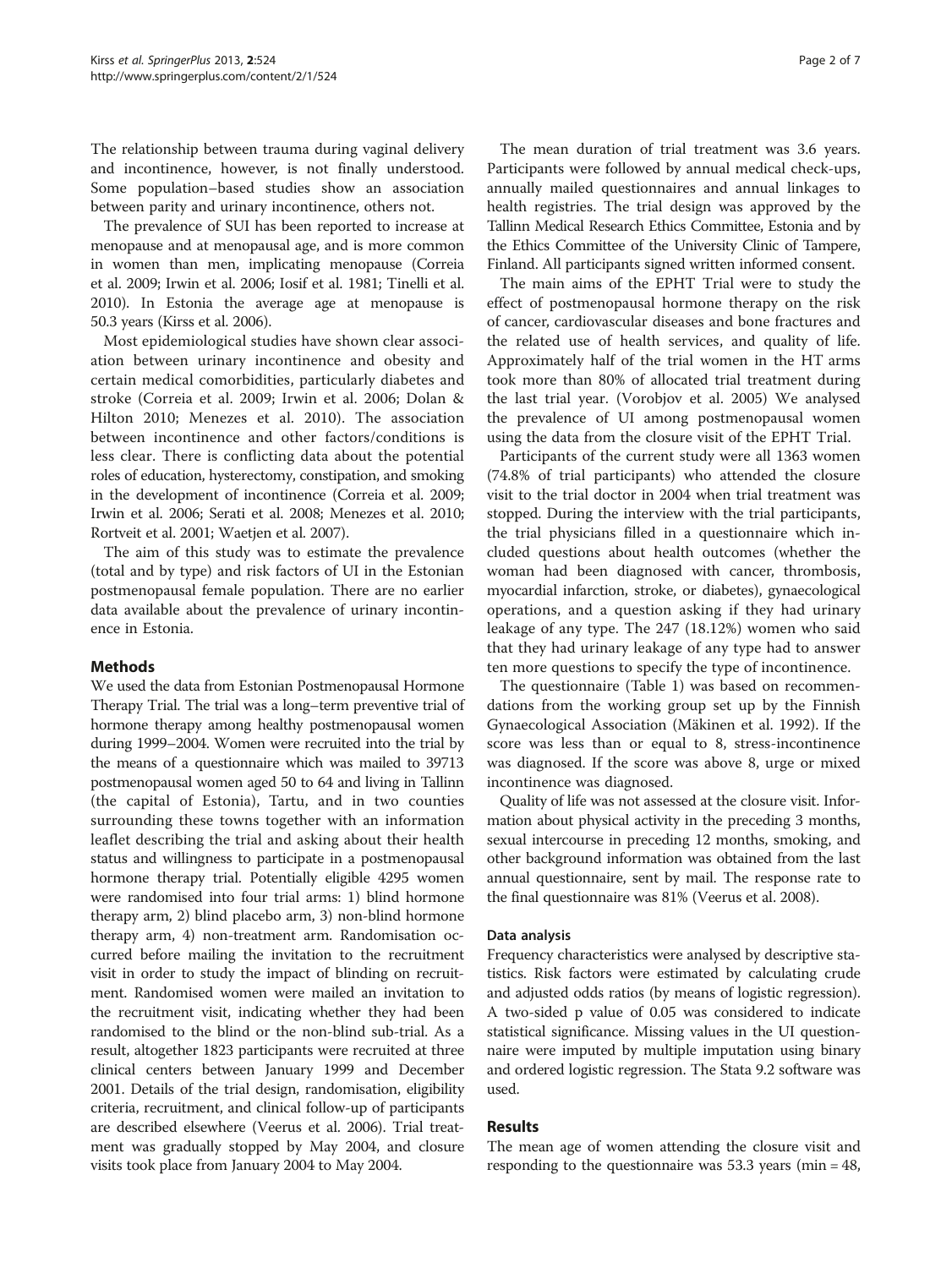<span id="page-2-0"></span>

|  |  |  |  |  | Table 1 Female urinary incontinence score questionnaire |
|--|--|--|--|--|---------------------------------------------------------|
|--|--|--|--|--|---------------------------------------------------------|

| Question                                                                               |            | Score     |              |
|----------------------------------------------------------------------------------------|------------|-----------|--------------|
|                                                                                        | 0          |           | 2            |
| 1. Do you feel the urge to urinate before urinary incontinence occurs?                 | No         | Slight    | Strong       |
| 2. Does urinary incontinence occur in situations that don't involve physical exercise? | No.        |           | Yes          |
| 3. Does urinary incontinence occur during physical exercise?                           | At once    |           | In a moment  |
| 4. What is the amount of leakage urine?                                                | Just drops | Little    | A lot        |
| 5. Are you able to intentionally stop urinating?                                       | Yes        |           | No.          |
| 6. Does pressure and moving around cause the urge to urinate?                          | <b>No</b>  | Slight    | Strong       |
| 7. Is there any urine left in the bladder?                                             | <b>No</b>  | Sometimes | Frequently   |
| 8. How many times do you urinate during the day?                                       | $5 - 7$    | $8 - 10$  | 11 or more   |
| 9. How many times do you urinate during the night?                                     | $() - 1$   | $2 - 3$   | 4 or more    |
| 10. Have you suffered from urinary tract infection during the last two years?          | Nο         | 1-2 times | Over 2 times |

max = 67; SD 4.0). The main characteristics of the study group are presented in Table [2.](#page-3-0) About 40% of women were aged 62–66 years, forming the biggest age group, and women aged 57–61 years constituted one third of the respondents. Regarding place of residence, three quarters of women lived in the city. More than half of the respondents had secondary education, and over one third of women had higher education.

The mean number of deliveries per woman was 1.8 (min = 0, max = 7;  $SD = 0.96$ ). Almost half of women had had two deliveries and one fourth had had one delivery. The data revealed that 16.3% of women had had three or more deliveries and 9.8% of participants were nulliparous. A majority of participants (72.1%) were non-smokers, 13.4% were smokers and 14.5% were previous smokers. Around one fifth of the participants were obese with a body mass index (BMI) 30 kg/ $m<sup>2</sup>$  or over and  $41.9\%$  of women had BMI of  $25-29$  kg/m<sup>2</sup>. About three percent of women were diabetic and around one in eight had had a hysterectomy. Nearly 40% of women were using HT, about a quarter reported to be physically active and about two in five having had intercourse within the preceding 12 months.

Data about the prevalence of urinary incontinence are presented in Table [3.](#page-3-0) The prevalence of urinary incontinence was 18.12% (95% CI: 16.07 − 20.17). The type of incontinence was estimated among 222 women of 247 who had reported UI. Among them, 150 had specified the type of incontinence. For the rest 97 women who had not answered some of the questionnaire questions, imputation was used to impute the missing values in the questionnaire (one answer was missing in 44 questionnaires, two in 20, three in seven, five in one, and for 25 respondents who did not fill in the questionnaire no imputation was used). After multiple imputation, the analysis showed stress incontinence in 78.83% (95% CI: 73.32 − 84.33) of the respondents and urge or mixed incontinence in 21.17% (95% CI: 15.67 − 26.68).

Table [4](#page-4-0) presents the analysis of risk factors for UI. Risk of UI increased slightly with age but it was not statistically significant. Less educated women had a higher risk for UI. When women with basic education were compared with the ones with higher education, the adjusted risk for UI was about three times higher. HT use nearly doubled the risk of UI. Parity was also a risk factor, with women who had ever given birth tending to have a higher risk for UI when compared to women with no deliveries. Having a BMI over 30 kg/m<sup>2</sup>, being a smoker, being physically and sexually active tended to increase the risk of UI, although no statistically significant differences were found . A similar association, although with a higher risk estimate was seen for the association between diabetes and UI. Hysterectomy increased the probability of UI.

## **Discussion**

The current study serves as the first step to quantify the disease burden caused by urinary incontinence in Estonia and to look into its risk factors. To our knowledge there have been no previous studies on prevalence and risk factors of UI among Estonian women. We found the prevalence of UI to be 18.12% among women aged 52–69 years. The prevalence of UI reported by us is significantly lower than rates reported in other studies among similar age groups (Botlero et al. [2008](#page-5-0); Menezes et al. [2010;](#page-5-0) Waetjen et al. [2007](#page-6-0)). Comparing our results with population based studies, the prevalence of UI among women was remarkably lower than in France, Germany and UK (all around 40%), or in Spain and Portugal (23%) (Correia et al. [2009](#page-5-0); Irwin et al. [2006\)](#page-5-0). The EPIC study found a global prevalence of 18% in women aged above 17 years in Sweden, Italy, Canada, Germany and UK (Correia et al. [2009](#page-5-0); Irwin et al. [2006](#page-5-0)). Swedish longitudinal data suggested that the prevalence of UI was approximately 20% and it did not differ significantly in women aged more than 19 years in 1991 and 2007 (Wennberg et al. [2009\)](#page-6-0).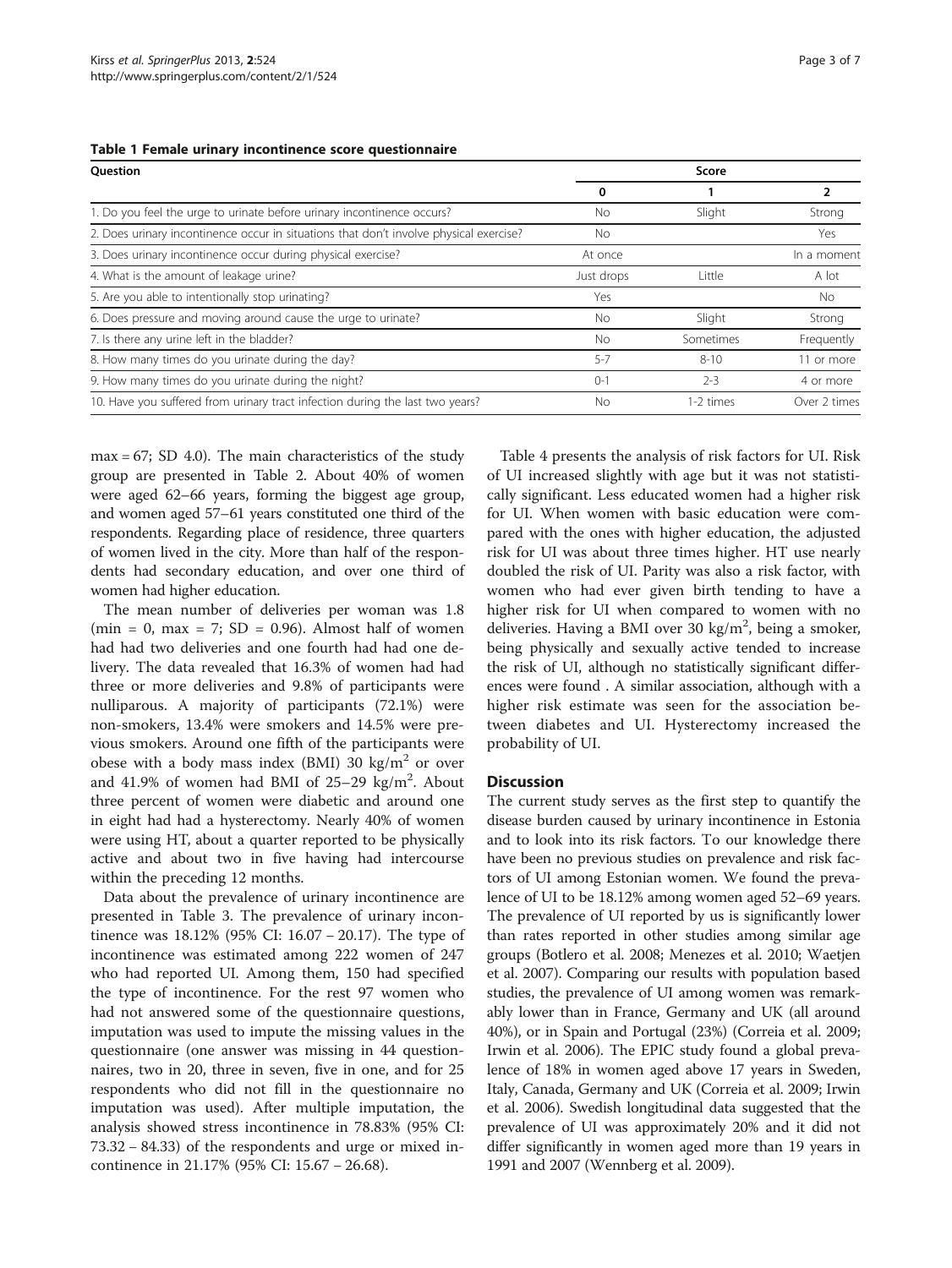<span id="page-3-0"></span>Table 2 Main background characteristics of the study group, EPHT trial

| Variable                 | <b>Number</b> | %    |
|--------------------------|---------------|------|
| Age group, yrs           |               |      |
| 52-56                    | 165           | 12.1 |
| 57-61                    | 451           | 33.1 |
| 62-66                    | 543           | 39.8 |
| 67-69                    | 204           | 15.0 |
| Living place             |               |      |
| Town                     | 1017          | 74.6 |
| Country                  | 345           | 25.3 |
| Missing                  | 1             |      |
| <b>Education</b>         |               |      |
| Higher                   | 458           | 33.6 |
| Secondary                | 761           | 55.9 |
| <b>Basic (8-9)</b>       | 143           | 10.5 |
| Missing                  | 1             |      |
| <b>Parity</b>            |               |      |
| 0                        | 129           | 9.8  |
| 1                        | 322           | 24.5 |
| $\overline{2}$           | 648           | 49.4 |
| 3 or more                | 214           | 16.3 |
| <b>Missing</b>           | 49            |      |
| Smoking                  |               |      |
| No                       | 981           | 72.1 |
| Yes                      | 182           | 13.4 |
| <b>Previous</b>          | 197           | 14.5 |
| <b>Missing</b>           | 3             |      |
| BMI, kg/m <sup>2</sup>   |               |      |
| $25$                     | 484           | 30.1 |
| 25-29                    | 562           | 41.9 |
| > 30                     | 296           | 22.1 |
| Missing                  | 21            |      |
| <b>Diabetes</b>          |               |      |
| No                       | 1069          | 96.9 |
| Yes                      | 34            | 3.1  |
| Do not know/missing      | 260           |      |
| Hysterectomy             |               |      |
| No                       | 1161          | 87.7 |
| Yes                      | 163           | 12.3 |
| Do not know/missing      | 39            |      |
| HT use                   |               |      |
| Yes                      | 542           | 39.8 |
| No                       | 821           | 60.2 |
| <b>Physical activity</b> |               |      |
| Yes                      | 360           | 26.4 |
| No                       | 890           | 65.3 |
| Missing                  | 113           |      |
|                          |               |      |

Table 2 Main background characteristics of the study group, EPHT trial (Continued)

| Sexual intercourse |     |     |
|--------------------|-----|-----|
| Yes                | 597 | 3 R |
| No                 | 593 | 24  |
| Missing            | 173 |     |

HT hormone therapy.

Our data among postmenopausal women at age 52– 69 years show an even lower prevalence than among younger women in other counties. Only Andersson et al. in their study reported similar results to our study (19%) (Andersson et al. [2004](#page-5-0)). Partly, the UI prevalence in our study may be lower because the information was collected by a face-to-face interview in the physician's office. Personal interviews are known to contribute to underreporting of sensitive issues, such as UI (Rhodes et al. [1995\)](#page-5-0), and if it is not possible to carry out a clinical assessment of urinary dysfunctions, telephone interviews are preferred to mailed questionnaires to improve the completeness and accuracy of the data (Feveile et al. [2007](#page-5-0)). HT increased the risk of UI in our study, as also reported from the Nurses' Health Study II study (Townsend et al. [2009\)](#page-5-0) and Women's Health Initiative trial (Hendrix et al. [2005](#page-5-0)). The prevalence of the UI in our study increased with age and was associated with low educational level, also shown in other studies (Hannestad et al. [2003;](#page-5-0) Danforth et al. [2006](#page-5-0)).

A significant association between parity and urinary incontinence has been reported earlier (Rortveit et al. [2001](#page-5-0)). Most women give birth in their twenties, but they complain with UI several years after delivery and prevalence of UI peaks in the middle-aged women (Danforth et al. [2006\)](#page-5-0). An association is reported in the literature also between the number of the deliveries and UI (Hannestad et al. [2003\)](#page-5-0). In our study we did not find that association to be significant, although the risk of UI was increased among women who had ever given birth.

Table 3 Prevalence and types of urinary incontinence in the study group

|                      | <b>Number</b> | Proportion | 95% CI          |
|----------------------|---------------|------------|-----------------|
| Incontinence         |               |            |                 |
| No.                  | 1101          |            |                 |
| Yes                  | 247           | 18.12      | $16.07 - 20.17$ |
| Missing              | 15            |            |                 |
| Type of incontinence |               |            |                 |
| Stress               | $175*$        | 78.83      | $73.32 - 84.33$ |
| Urge/mixed           | $47*$         | 21.17      | $15.67 - 26.68$ |
| Missing              | 25            |            |                 |

\*Calculated among subjects who had either completely or partly filled in the questionnaire (n = 222).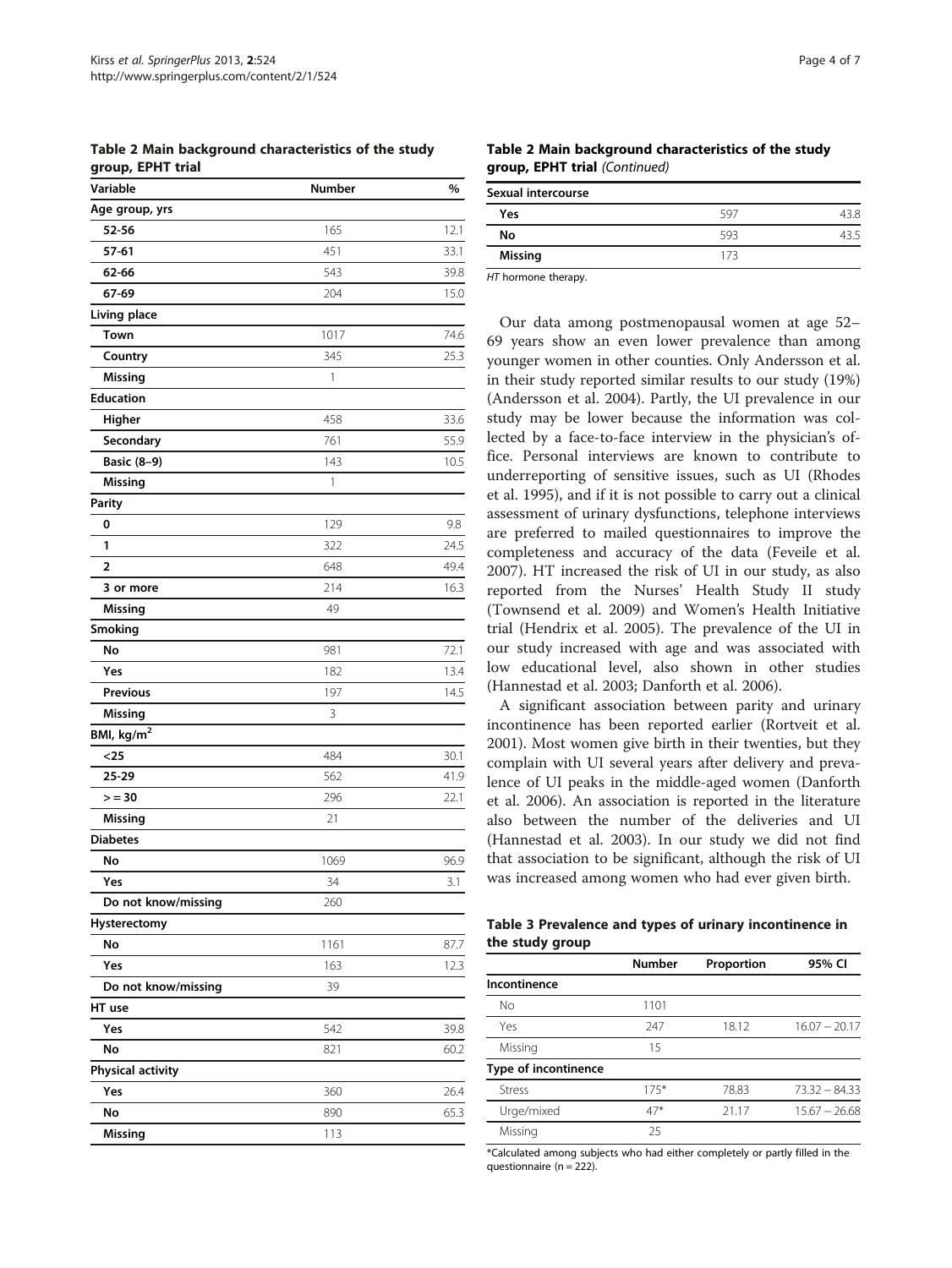<span id="page-4-0"></span>Table 4 Association of different background factors with urinary incontinence

| Variable                 | Odds ratio (OR) |               |              |               |  |
|--------------------------|-----------------|---------------|--------------|---------------|--|
|                          | Crude           | 95% CI        | Adjusted*    | 95% CI        |  |
| Age group, yrs           |                 |               |              |               |  |
| 52-56                    | 1               |               | 1            |               |  |
| $57 - 61$                | 1.27            | $0.77 - 2.10$ | 1.29         | $0.68 - 2.46$ |  |
| $62 - 66$                | 1.45            | $0.89 - 2.37$ | 1.69         | $0.89 - 3.20$ |  |
| 67-69                    | 1.69            | $0.97 - 2.95$ | 1.72         | $0.83 - 3.56$ |  |
| <b>Education</b>         |                 |               |              |               |  |
| Higher                   | 1               |               | 1            |               |  |
| Secondary                | 1.39            | $1.01 - 1.91$ | 1.87         | $1.23 - 2.82$ |  |
| Basic (8-9)              | 2.41            | 1.54-3.76     | 3.29         | 1.80-6.02     |  |
| <b>Parity</b>            |                 |               |              |               |  |
| 0                        | $\mathbf{1}$    |               | $\mathbb{1}$ |               |  |
| 1                        | 1.82            | $0.96 - 3.46$ | 1.87         | $0.88 - 3.98$ |  |
| $\overline{2}$           | 1.99            | $1.08 - 3.65$ | 1.79         | $0.88 - 3.68$ |  |
| 3 or more                | 2.33            | 1.20-4.53     | 1.72         | $0.77 - 3.83$ |  |
| <b>Smoking</b>           |                 |               |              |               |  |
| No                       | 1               |               | 1            |               |  |
| Yes                      | 0.87            | $0.57 - 1.34$ | 1.09         | $0.61 - 1.97$ |  |
| Previous                 | 1.23            | $0.84 - 1.79$ | 1.23         | $0.75 - 2.02$ |  |
| BMI, kg/m <sup>2</sup>   |                 |               |              |               |  |
| $25$                     | 1               |               | 1            |               |  |
| $25 - 29$                | 1.14            | $0.82 - 1.59$ | 0.99         | $0.66 - 1.48$ |  |
| > 30                     | 1.83            | $1.27 - 2.63$ | 1.05         | $0.65 - 1.72$ |  |
| <b>Diabetes</b>          |                 |               |              |               |  |
| No                       | 1               |               | 1            |               |  |
| Yes                      | 1.96            | $0.89 - 4.32$ | 2.24         | $0.94 - 5.32$ |  |
| Hysterectomy             |                 |               |              |               |  |
| No                       | 1               |               | 1            |               |  |
| Yes                      | 1.60            | $1.09 - 2.35$ | 1.73         | $1.06 - 2.83$ |  |
| HT use                   |                 |               |              |               |  |
| No                       | 1               |               | 1            |               |  |
| Yes                      | 1.17            | $0.88 - 1.54$ | 1.67         | $1.17 - 2.39$ |  |
| <b>Physical activity</b> |                 |               |              |               |  |
| No                       | 1               |               | 1            |               |  |
| Yes                      | 0.98            | $0.71 - 1.35$ | 1.09         | $0.74 - 1.60$ |  |
| Sexual activity          |                 |               |              |               |  |
| No                       | 1               |               | 1            |               |  |
| Yes                      | 1.15            | $0.85 - 1.56$ | 1.28         | $0.89 - 1.83$ |  |
|                          |                 |               |              |               |  |

\*adjusted for all other factors presented in the table.

In addition, such potentially modifiable lifestyle factors as obesity and smoking are associated with UI (Feveile et al. [2007\)](#page-5-0). In our study, having a BMI over 30 kg/m<sup>2</sup> and smoking tended to increase the risk of UI, although did not yield statistical difference, maybe because of a small number of patients. The risk of UI was also nonsignificantly higher among physically and sexually active

women, a trend which could be explained by the fact that high-impact physical activities, whether recreational or occupational, can cause increased pressure on the bladder.

Hysterectomy is considered the starting point of pelvic floor symptoms, such as UI, constipation and sexual disturbances. Our study, similar to other retrospective and cross-sectional studies, reports a promotive effect of hysterectomy on UI. However, it is questionable whether there is a causal relationship because such an effect was not found in several prospective controlled studies (Gustafsson et al. [2006;](#page-5-0) Engh et al. [2006](#page-5-0)).

Diabetes mellitus, a metabolic disorder caused by an absolute or relative deficiency of insulin, is a debilitating and costly disease with multiple serious complications. A common complication of diabetes mellitus is diabetic bladder dysfunction which includes time dependent manifestations of storage and emptying problems (Daneshgari et al. [2009](#page-5-0)), it may also lead to UI. In our study we found a weak correlation, but the number of women with diabetes was very low and thus we can not make any conclusions.

There were a few limitations to our study. First of all, the study design that we used for this study was not suitable for establishing causality between risk factors and outcome. Secondly, there were some issues regarding representativeness of the study sample that need attention. Since Estonia has a relatively small population (1.3 million), the sample size in our study  $(n = 1363)$  was optimal. With regard to composition of the general Estonian female population of the respective age, the trial participants in our study were slightly more educated and urban than the general female population, and age groups 52–56 and 67–69 in the study were less representative of the general population. Also, the use of HT was higher among the trial participants than among the general population. These deviances from the general population composition, although statistically not significant, could have biased the results concerning prevalence of UI. For the analysis of risk factors for UI, adjustment was used to control for these deviances. Thirdly, the questionnaire used for the initial assessment of UI may not have been optimal. While concluding the trial in 2004, UI had not been studied in Estonia and there was no validated questionnaire in the Estonian language. Therefore, a questionnaire set up by the Finnish Gynaecological Association was adopted. In the future, a validated questionnaire would be preferable.

In addition to the limitations mentioned above, the study participants were all postmenopausal, which does not allow analysing the prevalence of UI in other age groups. Also, quality of life was measured only during the first trial years, but not at closure visit, which does not for an analysis of the effect of UI on womens' life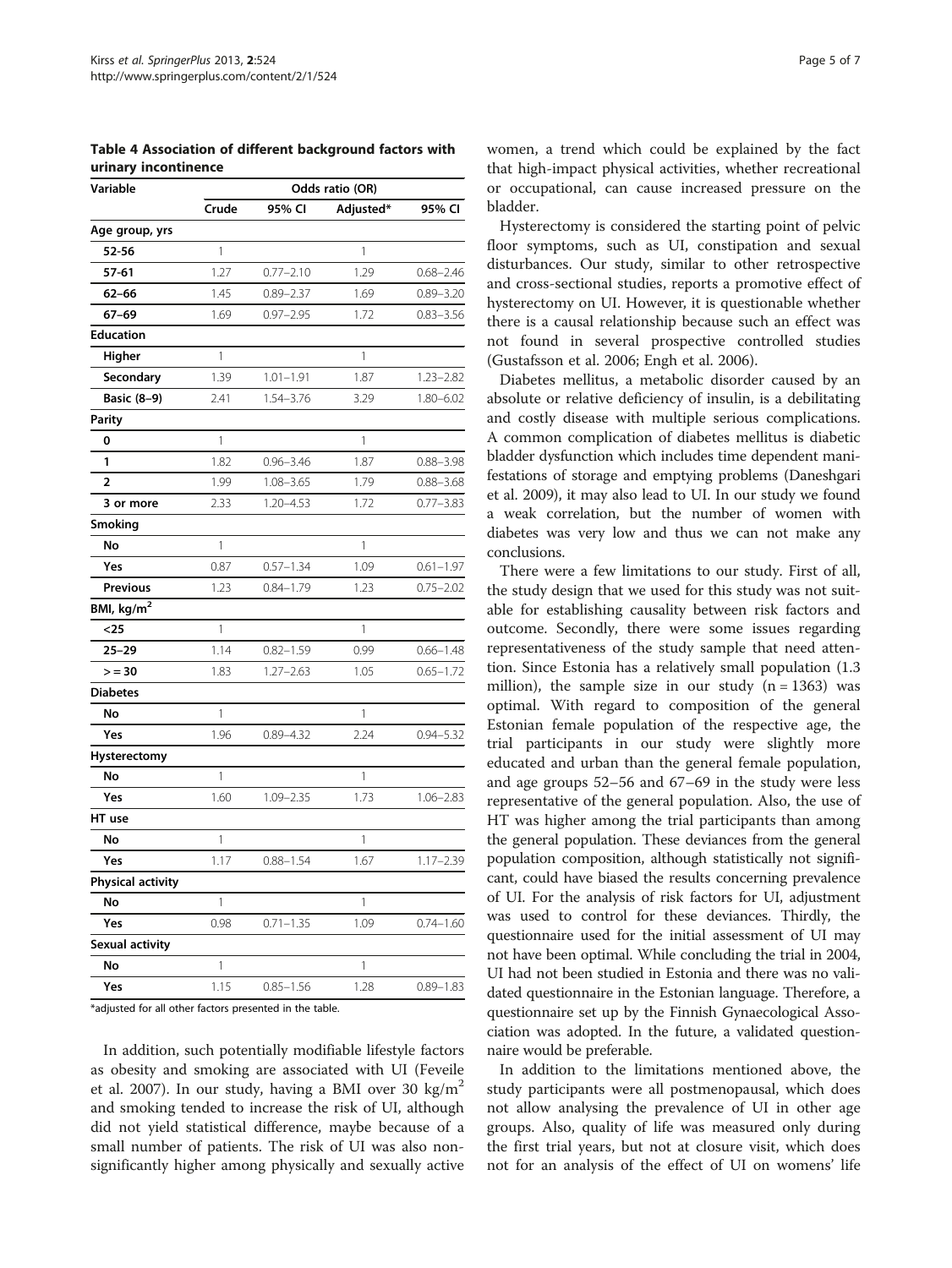<span id="page-5-0"></span>quality. As data about the mode of delivery among study participants was not available, it was not included in the analysis. Still, the impact of physical activity, sexual activity, and HT use on UI was analysed together with other background factors. Prevalence of UI was analysed among 1348 women, and the type of UI was calculated among 222 of women among those 247 who reported to have it. Imputation was used to substitute the missing data in the UI questionnaire for 97 women who reported to have UI, but did not respond to all survey questions. For the 25 women who had not responded to survey questions, no imputation could be used.

As a conclusion, there is a need in Estonia for a population-based longitudinal study to better ascertain the risk factors of urinary incontinence, quantify the burden of the problem in different age groups, as well as estimate the impact of UI on quality of life. The impact of modifiable risk factors for UI, e.g., smoking, BMI, hysterectomies and physical training, deserves additional research.

#### Abbreviations

UI: Urinary incontinence; SUI: Stress urinary incontinence; BMI: Body mass index; HT: Hormone therapy.

#### Competing interests

The authors declare that they have no competing interests.

#### Authors' contributions

KT analysed the data. All authors participated in drafting the manuscript, read and approved the final manuscript.

#### Acknowledgements

We thank each and every woman for having participated in the study, and the trial staff for their time and devotion.

#### Funding

This study was supported by the Estonian Research Council institutional grant IUT5-1 and grant 8847.

### Author details

<sup>1</sup>Tartu University Women's Clinic, Tartu, Estonia. <sup>2</sup>Department of Public Health, University of Tartu, Tartu, Estonia. <sup>3</sup>Department of Epidemiology and Biostatistics, National Institute for Health Development, Tallinn, Hiiu 42 11619, Estonia.

#### Received: 9 April 2013 Accepted: 7 October 2013 Published: 17 October 2013

#### References

- Abrams P, Cardozo L, Fall M, Griffiths D, Rosier P, Ulmsten U, Van Kerrebroeck P, Victor A, Wein A, Standardisation Sub-committee of the International Continence Society (2002) The standardisation of terminology of lower urinary tract function: report from the standardisation Sub-committee of the international continence society. Neurourol Urodyn 21:167–178
- Andersson G, Johansson JE, Garpenholt O, Nilsson K (2004) Urinary incontinence– prevalence, impact on daily living and desire for treatment: a populationbased study. Scand J Urol Nephrol 38:125–130
- Botlero R, Urquhart DM, Davis SR, Bell RJ (2008) Prevalence and incidence of urinary incontinence in women: review of the literature and investigation of methodological issues. Int J Urol 15:230–234
- Cerruto MA, D'Elia C, Aloisi A, Fabrello M, Artibani W (2013) Prevalence, incidence and obstetric factors' impact on female urinary incontinence in Europe: a systematic review. Urol Int 90:1–9
- Correia S, Dinis P, Rolo F, Lunet N (2009) Prevalence, treatment and known risk factors of urinary incontinence and overactive bladder in the noninstitutionalized Portuguese population. Int Urogynecol J Pelvic Floor Dysfunct 20:1481–1489
- Daneshgari F, Liu G, Birder L, Hanna-Mitchell AT, Chacko S (2009) Diabetic bladder dysfunction: current translational knowledge. J Urol 182:S18–S26
- Danforth KN, Townsend MK, Lifford K, Curhan GC, Resnick NM, Grodstein F (2006) Risk factors for urinary incontinence among middle-aged women. Am J Obstet Gynecol 194:339–345
- Dolan LM, Hilton P (2010) Obstetric risk factors and pelvic floor dysfunction 20 years after first delivery. Int Urogynecol J Pelvic Floor Dysfunct 21:535–544
- Engh MA, Otterlind L, Stjerndahl JH, Lofgren M (2006) Hysterectomy and incontinence: a study from the Swedish national register for gynecological surgery. Acta Obstet Gynecol Scand 85:614–618
- Feveile H, Olsen O, Hogh A (2007) A randomized trial of mailed questionnaires versus telephone interviews: response patterns in a survey. BMC Med Res Methodol 7:27
- Gustafsson C, Ekstrom A, Brismar S, Altman D (2006) Urinary incontinence after hysterectomy–three-year observational study. Urology 68:769–774
- Hannestad YS, Rortveit G, Daltveit AK, Hunskaar S (2003) Are smoking and other lifestyle factors associated with female urinary incontinence? the Norwegian EPINCONT study. BJOG 110:247–254
- Hendrix SL, Cochrane BB, Nygaard IE, Handa VL, Barnabei VM, Iglesia C et al (2005) Effects of estrogen with and without progestin on urinary incontinence. JAMA 293:935–948
- Hunskaar S, Lose G, Sykes D, Voss S (2004) The prevalence of urinary incontinence in women in four European countries. BJU Int 93:324–330
- Iosif S, Henriksson L, Ulmsten U (1981) The frequency of disorders of the lower urinary tract, urinary incontinence in particular, as evaluated by a questionnaire survey in a gynecological health control population. Acta Obstet Gynecol Scand 60:71–76
- Irwin DE, Milsom I, Hunskaar S, Reilly K, Kopp Z, Herschorn S, Coyne K, Kelleher C, Hampel C, Artibani W, Abrams P (2006) Population-based survey of urinary incontinence, overactive bladder, and other lower urinary tract symptoms in five countries: results of the EPIC study. Eur Urol 50:1306–1314, discussion 1314–5
- Kirss F, Lang K, Tuimala R (2006) Feminine life-course of Estonian women born in 1937–47: a questionnaire survey. Acta Obstet Gynecol Scand 85:224–228
- Lasserre A, Pelat C, Gueroult V, Hanslik T, Chartier-Kastler E, Blanchon T, Ciofu C, Montefiore ED, Alvarez FP, Bloch J (2009) Urinary incontinence in French women: prevalence, risk factors, and impact on quality of life. Eur Urol 56:177–183

Mäkinen J, Kujansuu E, Nilsson CG, Penttinen J, Korhonen M (1992) Virtsainkontinenssin arviointi ja hoito perusterveydenhuollossa (article in Finnish). Suom Laakaril 47:2373–2375

- Menezes M, Pereira M, Hextall A (2010) Predictors of female urinary incontinence at midlife and beyond. Maturitas 65:167–171
- Rhodes T, Girman CJ, Jacobsen SJ, Guess HA, Hanson KA, Oesterling JE, Lieber M (1995) Does the mode of questionnaire administration affect the reporting of urinary symptoms? Urology 46:341–345
- Rortveit G, Hannestad YS, Daltveit AK, Hunskaar S (2001) Age- and typedependent effects of parity on urinary incontinence: the Norwegian EPINCONT study. Obstet Gynecol 98:1004–1010

Serati M, Salvatore S, Khullar V, Uccella S, Bertelli E, Ghezzi F, Bolis P (2008) Prospective study to assess risk factors for pelvic floor dysfunction after delivery. Acta Obstet Gynecol Scand 87:313–318

Simeonova Z, Milsom I, Kullendorff AM, Molander U, Bengtsson C (1999) The prevalence of urinary incontinence and its influence on the quality of life in women from an urban Swedish population. Acta Obstet Gynecol Scand 78:546–551

- Thom D (1998) Variation in estimates of urinary incontinence prevalence in the community: effects of differences in definition, population characteristics, and study type. J Am Geriatr Soc 46:473–480
- Tinelli A, Malvasi A, Rahimi S, Negro R, Vergara D, Martignago R, Pellegrino M, Cavallotti C (2010) Age-related pelvic floor modifications and prolapse risk factors in postmenopausal women. Menopause 17:204–212
- Townsend MK, Curhan GC, Resnick NM, Grodstein F (2009) Postmenopausal hormone therapy and incident urinary incontinence in middle-aged women. Am J Obstet Gynecol 200:86
- Veerus P, Hovi SL, Fischer K, Rahu M, Hakama M, Hemminki E (2006) Results from the Estonian postmenopausal hormone therapy trial [ISRCTN35338757]. Maturitas 55:162–173